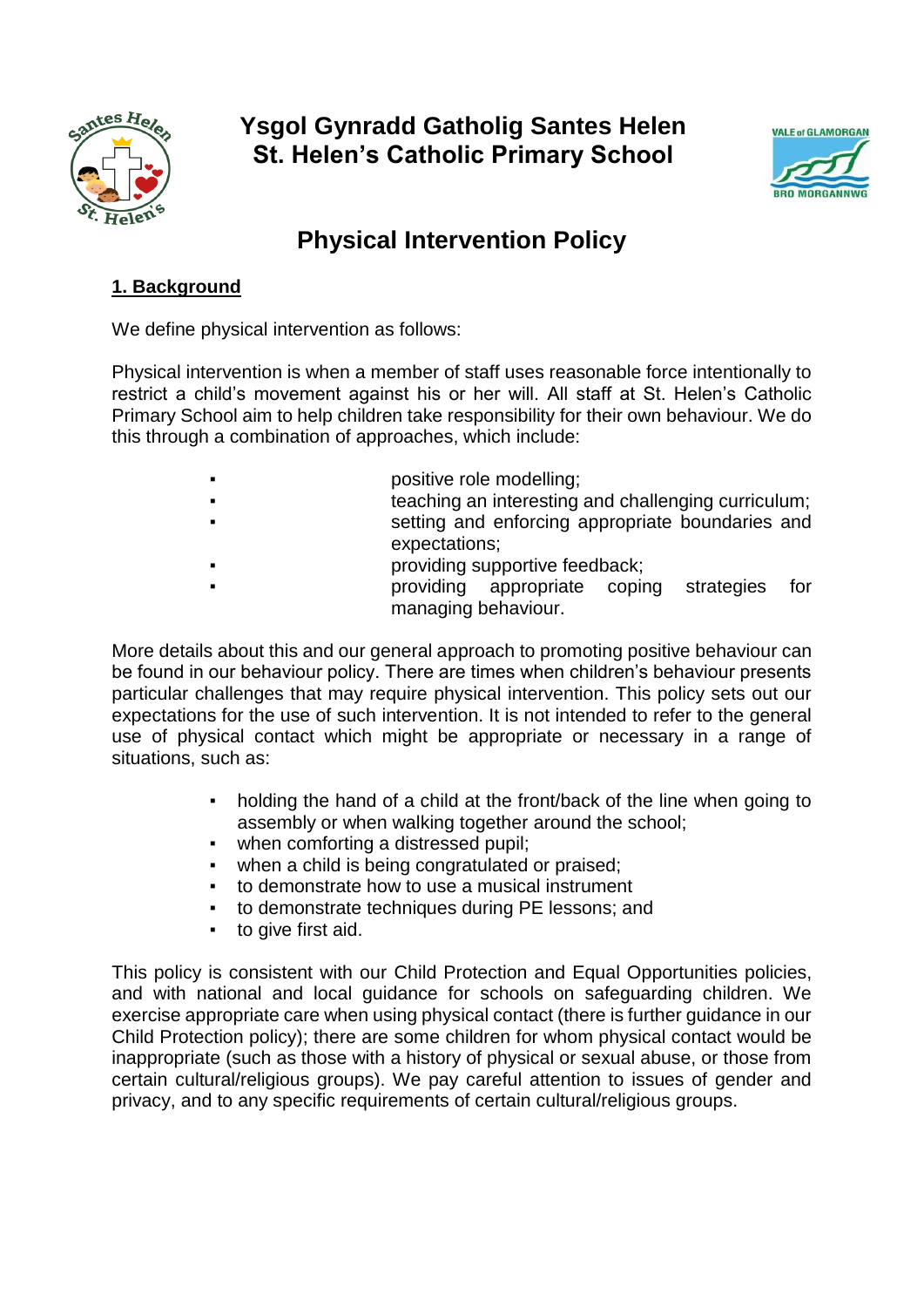# **2. Principles for the use of physical intervention**

#### 2.1 In the context of positive approaches

We only use physical intervention where the risks involved in using force are outweighed by the risks involved in not using force. It is not our preferred way of managing children's behaviour. Physical intervention may be used only in the context of a well-established and well-implemented positive behaviour management framework with the exception of emergency situations. We describe our approach to promoting positive behaviour in our Behaviour Policy. We aim to do all we can in order to avoid using physical intervention. We would only use physical intervention where we judge that there is no reasonably practicable less intrusive alternative. However, there may be situations of such concern where we judge that we would need to use physical intervention immediately. We would use physical intervention at the same time as using other approaches, such as saying, "Stop!" and giving a warning of what might happen next. Safety is always a paramount concern and staff are not advised to use physical intervention if it is likely to put themselves at risk. We will make parents/guardians aware of our Physical Intervention policy alongside other policies when their child joins our school.

#### 2.2 Duty of care

We all have a duty of care towards the children and young people in our setting. This duty of care applies as much to what we *don't* do as what we *do.* When children or young people are in danger of hurting themselves or others, or of causing significant damage to property, we have a responsibility to intervene. In most cases, this involves an attempt to divert the child to another activity or a simple instruction to "Stop!" along with a warning of what might happen next. However, if we judge that it is necessary, we may use physical intervention.

# 2.3 Reasonable force

*What is reasonable force?*

- *The term 'reasonable force' covers a range of actions that involve a degree of physical contact with pupils.*
- *Force is used either to control or restrain. This can range from guiding a pupil to safety by the arm to more extreme circumstances eg. Breaking up a fight or where a pupil needs to be restrained to prevent violence or injury. Control means either passive physical contact, such as standing between pupils or blocking a pupil's path, or active physical contact such as leading a pupil out of the classroom by the arm. Restraint means to hold back physically r to bring a pupil under control. It is typically used in more extreme circumstances, eg. when two pupils are fighting and refuse to separate without physical intervention.*
- Staff should always try to avoid acting in a way that may cause injury, but in *extreme cases it may not always be possible to avoid injuring the pupil.*

When we need to use physical intervention, we use it within the principle of reasonable force. This means using an amount of force in proportion to the circumstances. We use as little force as is necessary in order to maintain safety, and we use this for as short a period as possible.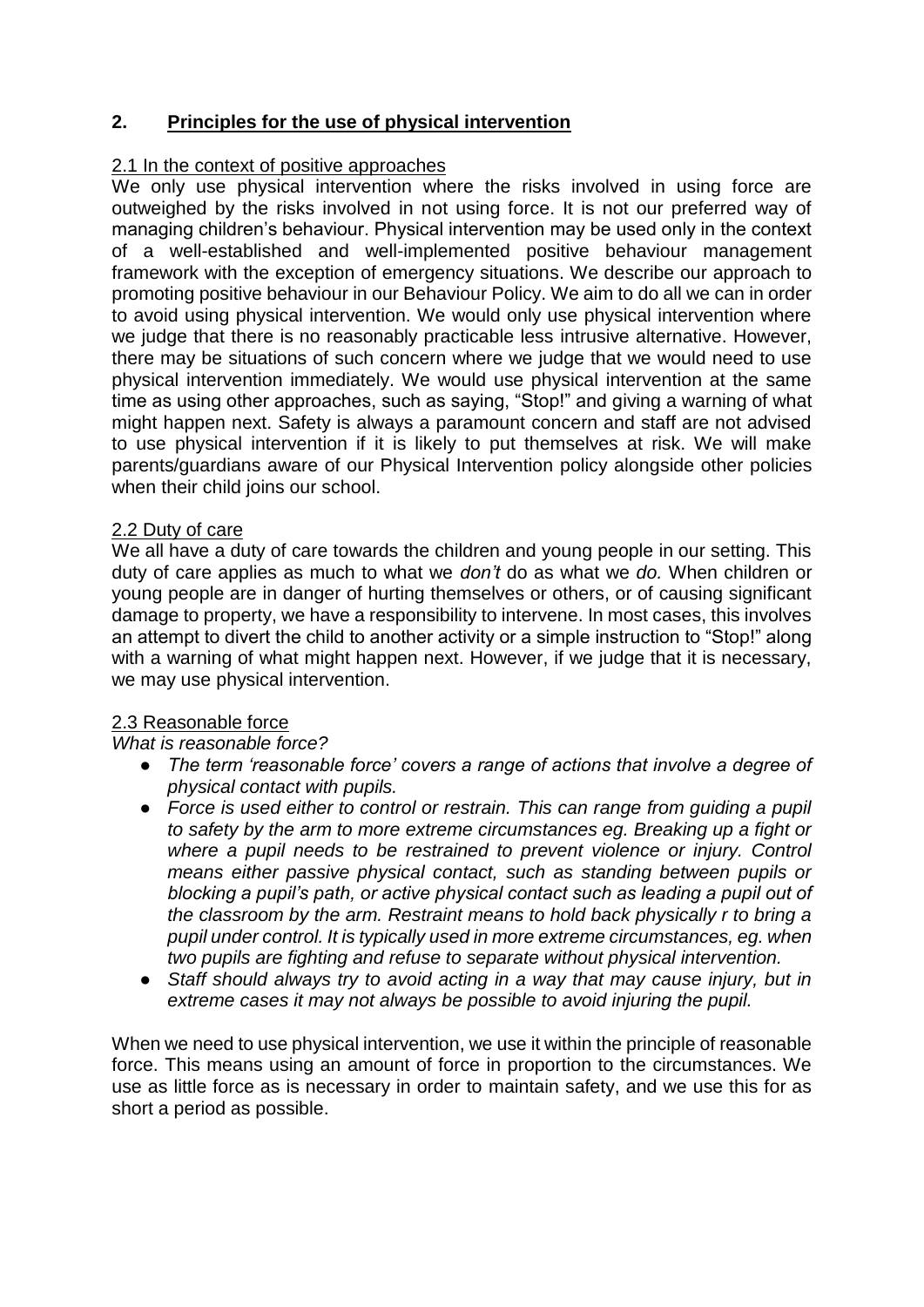# **3. When can physical intervention be used?**

The use of physical intervention may be justified where a pupil is:

- 1. committing an offence (or, for a pupil under the age of criminal responsibility, what would be an offence for an older pupil);
- 2. causing personal injury to, or damage to the property of, any person (including the pupil himself); or
- 3. prejudicing the maintenance of good order and discipline at the school or among any pupils receiving education at the school, whether during a teaching session or otherwise.

The following are examples of when it may be necessary to use reasonable force to:

- remove disruptive children from the classroom where they have refused to follow an instruction to do so;
- prevent a pupil behaving in the way that disrupts a school event, assembly or an educational visit;
- prevent a pupil leaving the classroom where allowing the pupil to leave would risk their safety or lead to behaviour that disrupts the behaviour of others;
- prevent a pupil from attacking a member of staff or another pupil, or to stop a fight in the playground; and
- restrain a pupil at risk of harming themselves through physical outbursts.

#### **It is always unlawful to use force as a punishment.**

Physical intervention may also be appropriate where, although none of the above have yet happened, they are judged as highly likely to be about to happen. We are very cautious about using physical intervention where there are no immediate concerns about possible injury or exceptional damage to property. Physical intervention would only be used in exceptional circumstances, with staff that know the student well and who are able to make informed judgements about the relative risks of using, or not using, physical intervention; eg. stopping a younger child leaving the school site.

The main aim of physical intervention is usually to maintain or restore safety. We acknowledge that there may be times when physical intervention may be justified as a reasonable and proportional response to prevent damage to property or to maintain good order and discipline at the school. However, we would be particularly careful to consider all other options available before using physical intervention to achieve either of these goals.

In all cases, we remember that, even if the aim is to re-establish good order, physical intervention may actually escalate the difficulty. If we judge that physical intervention would make the situation worse, we would not use it, but would do something else (like go to seek help, make the area safe or warn about what might happen next and issue an instruction to stop) consistent with our duty of care.

Our duty of care means that we might use a physical intervention if a child is trying to leave our site and we judged that they would be at unacceptable risk. This duty of care also extends beyond our site boundaries: there may also be situations where we need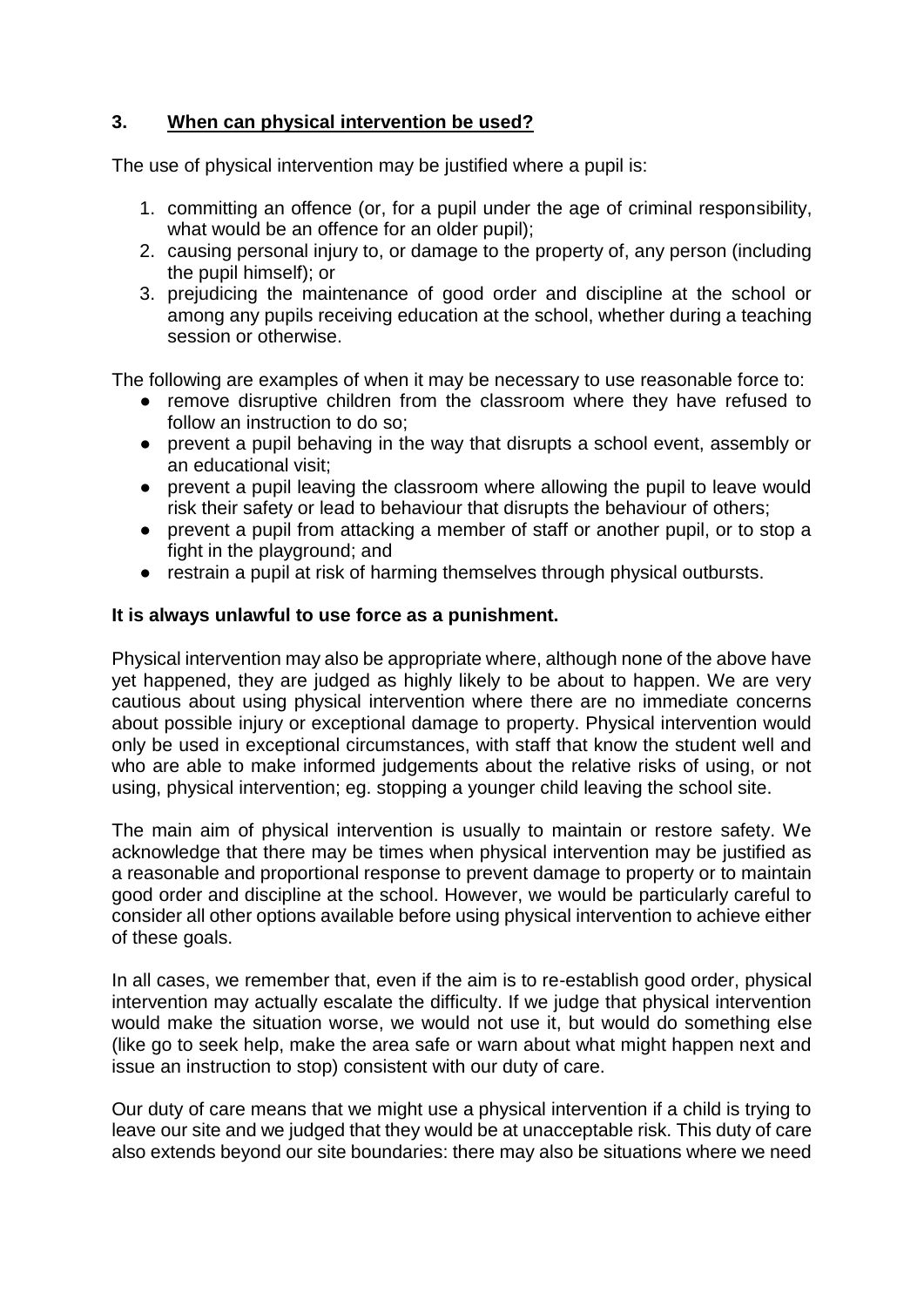to use physical intervention when we have control or charge of children off site (e.g. on trips). We never use physical intervention out of anger or as a punishment.

### **4. Who can use physical intervention?**

If the use of physical intervention is appropriate, and is part of a positive behaviour management framework, a member of staff who knows the child well should be involved, and where possible, BILD accredited trained in the use of physical intervention.

However, in an emergency, any of the following may be able to use reasonable force:

- 1. any teacher who works at the school,
- 2. any other person whom the head teacher has authorised to have control or charge of pupils, including:
	- a. support staff whose job normally includes supervising pupils such as teaching assistants, learning support assistants, learning mentors and lunchtime supervisors;
	- b. people to whom the headteacher has given temporary authorisation to have control or charge of pupils such as paid members of staff whose job does not normally involve supervising pupils (for example catering or premises-related staff) and unpaid volunteers (for example parents accompanying pupils on school organised visits) but not prefects.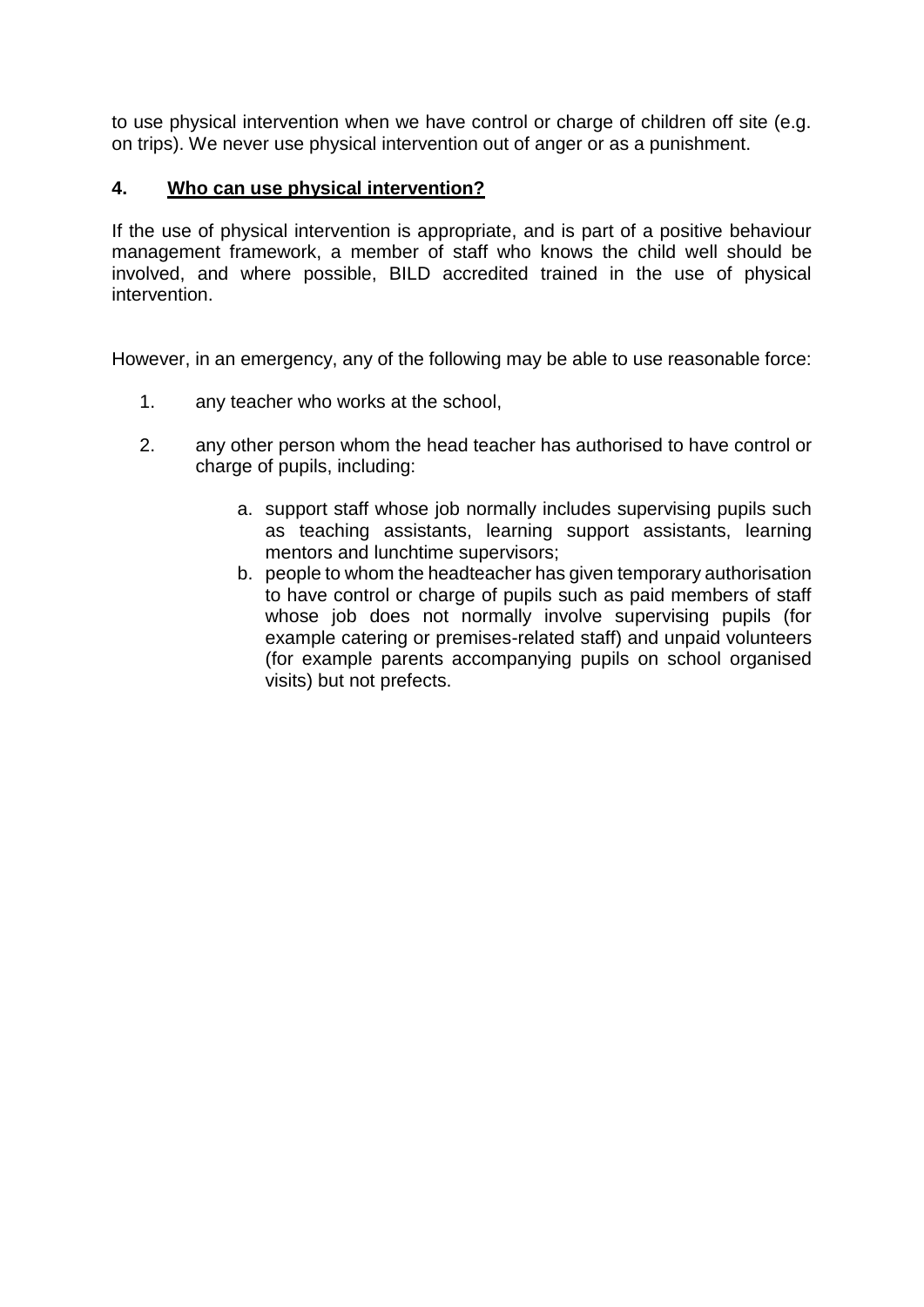# **5. Planning around an individual and risk assessment**

In an emergency, staff do their best, using reasonable force within their duty of care.

Where an individual child has an individual positive behaviour management plan, which includes the use of physical intervention, we ensure that such staff receive appropriate training and support in behaviour management as well as physical intervention. We consider staff and children's physical and emotional health when we make these plans and consult with the child's parents/guardians. In most situations, our use of physical intervention is in the context of a prior risk assessment that considers:

- What the risks are;
- Who is at risk and how:
- What we can do to manage the risk (this may include the possible use of physical intervention).

We use this risk assessment to inform the individual behaviour plan that we develop to support the child. If this behaviour plan includes physical intervention, it will be as just one part of a whole approach to supporting the child's behaviour. The behaviour plan outlines:

- Our understanding of what the child is trying to achieve or communicate through his/her behaviour;
- How we adapt our environment to better meet the child's needs;
- How we teach and encourage the child to use new, more appropriate behaviours;
- How we reward the child when he or she makes progress;
- How we respond when the child's behaviour is challenging (responsive strategies):
- We pay particular attention to responsive strategies. We use a range of approaches (including humour, distraction, relocation, and offering choices) as direct alternatives to using physical intervention;
- We choose these responsive strategies in the light of our risk assessment;
- We draw from as many different viewpoints as possible when we anticipate that an individual child's behaviour may require some form of physical intervention. In particular, we include the child's perspective. We also involve the child's parents (or those with parental responsibility), staff from our school who work with the child, and any visiting support staff (such as Educational Psychologists, Behaviour Support Team workers, Speech and Language Therapists, Social Workers and colleagues from the Child and Adolescent Mental Health Services):
- We record the outcome from these planning meetings and seek parental signature to confirm their knowledge of our planned approach. We review these plans at least once every 4 to 6 months, or more frequently if there are any concerns about the nature of frequency of the use of physical intervention or where there are any major changes to the child's circumstances;
- We recognise that there may be some children within our school who find physical contact in general particularly unwelcome as a consequence of their culture/religious group or disability. There may be others for whom such contact is troubling as a result of their personal history, in particular of abuse. We have systems to alert staff discretely to such issues so that we can plan accordingly to meet individual children's needs.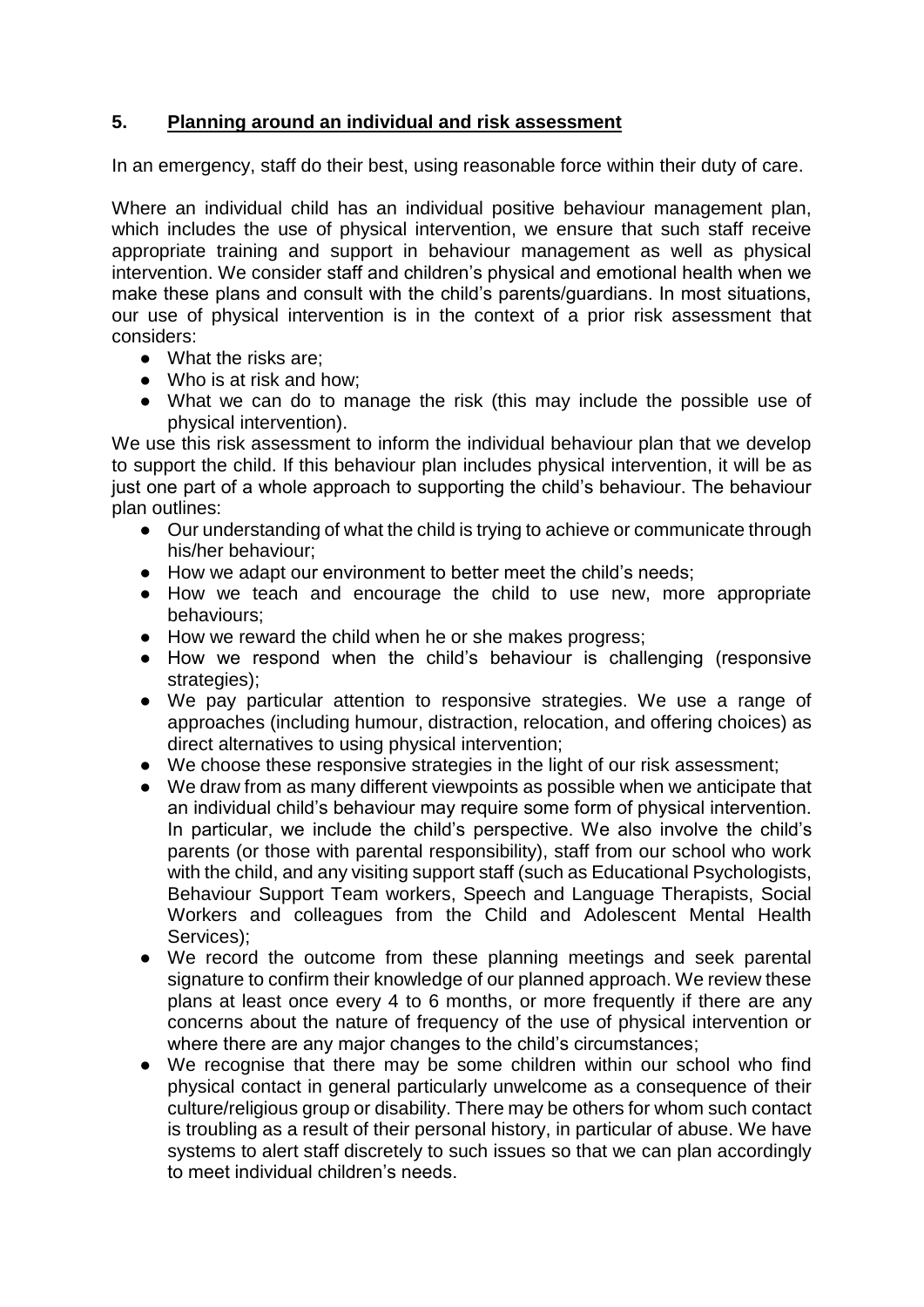# **6. What type of physical intervention can be used?**

Any use of physical intervention by our staff should be consistent with the principle of reasonable force. In all cases, staff should be guided in their choices of action by the principles in section 2 above. Staff should not act in ways that might reasonably be expected to cause injury, for example by:

- Holding a child around the neck or collar or in any other way that might restrict the child's ability to breathe
- Slapping, punching or kicking a child
- Twisting or forcing limbs against a joint
- Tripping a child
- Holding a child by the hair or ear

Such actions would normally be considered potentially inappropriate. We do not plan for and do not allow, except in emergency situations, staff to use seclusion. Seclusion is where a young person is forced to spend time alone in a confined space against their will. We may, however, use withdrawal or time-out in a planned way. We define these as follows:

Withdrawal involves taking a young person, with their agreement, away from a situation that has caused anxiety or distress, to a place where they can be observed continuously and supported until they are ready to resume their usual activities.

Time-out is where a response to a young person's inappropriate behaviour includes a specific period of time with no positive reinforcement as part of an overall intervention plan.

# **7. Recording and reporting**

We record any use of physical intervention. We do this as soon as possible and in any event within 24 hours of the incident. A copy of the incident form is sent to the Pupil Support Service within 24 hours of the incident to allow for the analysis of the use of physical intervention across the authority. According to the nature of the incident, we may also note it in other records, eg. the accident book, violent incident records or child tracking sheets which are also kept in head teacher's/ school office and shared with appropriate Children's Services Department, e.g. Health and Safety where appropriate. Further, our governing body ensures that procedures are in place for recording significant incidents and then reporting these incidents as soon as possible to the pupil's parents. After using physical intervention, we ensure that the head teacher is informed as soon as possible. We also inform EACH parent by phone (or by letter or note home with the child if this is not possible).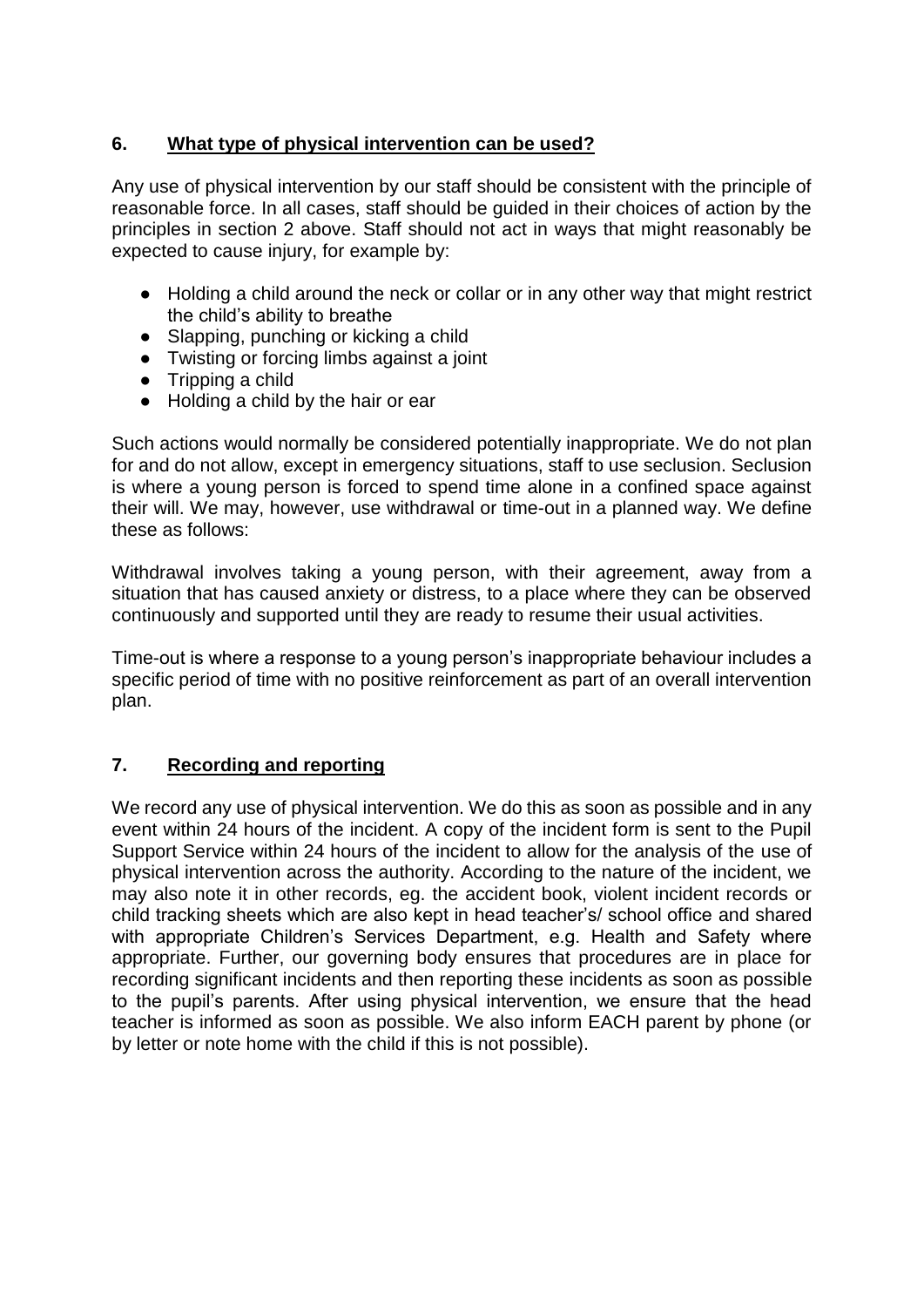# **8. Supporting and reviewing**

We recognise that it is distressing to be involved in a physical intervention, whether as the child being held, the person doing the holding, or someone observing or hearing about what has happened. After a physical intervention, we give support to the child so that they can understand why it was necessary. Where we can, we record how the child felt about this. Where it is appropriate, we have the same sort of conversations with other children who observed what happened. In all cases, we will wait until the child has calmed down enough to be able to talk productively and learn from this conversation. If necessary, the child will be asked whether he or she has been injured so that appropriate first aid can be given. This also gives the child an opportunity to say whether anything inappropriate has happened in connection with the incident.

We also support adults who were involved, either actively or as observers, by giving them the chance to talk through what has happened with the most appropriate person from the staff team. A key aim of our after-incident support is to repair any potential strain to the relationship between the child and the people that were involved in the physical intervention.

After a physical intervention, we consider whether the individual behaviour plan needs to be reviewed so that we can reduce the risk of needing to use physical intervention again.

# **9. Monitoring**

We monitor the use of physical intervention in our school. The Headteacher and ALNCo are responsible for reviewing the records on a termly basis, and more often if the need arises, so that appropriate action can be taken. The information is also used by the governing body when this policy and related policies are reviewed.

Our analysis considers equalities issues such as age, gender, disability, culture and religion issues in order to make sure that there is no potential discrimination; we also consider potential child protection issues. We look for any trends in the relative use of restrictive physical intervention across different staff members and across different times of day or settings. Our aims are to protect children, to avoid discrimination and to develop our ability to meet the needs of children without using physical intervention. We report this analysis back to the governing body so that appropriate further action can be taken and monitored.

# **10. Concerns and complaints**

The use of physical intervention is distressing to all involved and can lead to concerns, allegations or complaints of inappropriate or excessive use. In particular, a child might complain about the use of physical intervention in the heat of the moment but on further reflection might better understand why it happened. In other situations, further reflection might lead the child to feel strongly that the use of physical intervention was inappropriate. This is why we are careful to ensure all children have a chance to review the incident after they have calmed down.